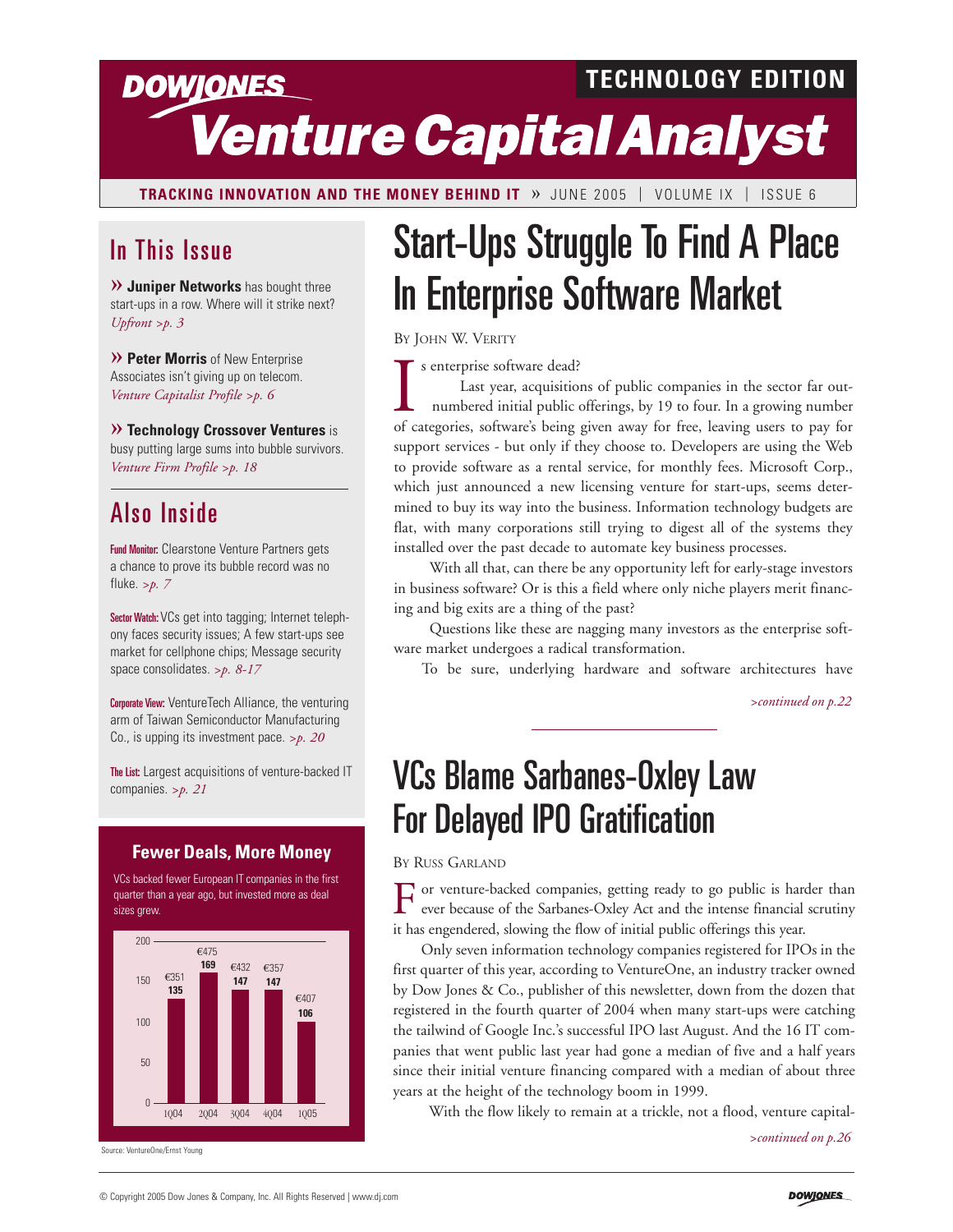#### FROM THE FRONT

## SarbOx Slowing Tech IPOs

*>continued from p.1*

ists probably won't see a robust exit market until 2006. In fact, many are telling their portfolio companies to hold off a year or more, including Timothy Draper, a managing director of **Draper Fisher Jurvetson**, who recently said Sarbanes-Oxley is "such a disaster that we've advised a lot of our companies to wait until they've gotten significantly bigger before going public." (*Venture Capital Analyst-Technology,* May 2005, page 18.)

Jeffrey Kuhn, co-founder and managing principal of Financial Leadership Group, a San Mateo, Calif., consulting firm that provides chief financial officers to technology companies, estimates SarbOx is adding at least another four to six months to the already time-consuming IPO registration process. Costs for a small company can range from \$250,000 to a \$1 million a year, he says.

That's certainly the case at **NexTag Inc.,** a six-year-old online consumer shopping service based in San Mateo, Calif. "Under the old ecology of public companies, we could have gone public last year," says Chief Financial Officer Steven Imbler, who has helped take two other companies through the IPO process.

#### **NexTag Still Preparing**

NexTag says it already is past the \$100 million revenue mark and has been profitable for four years, but the company also is spending this year beefing up its corporate governance practice, upgrading its business processes and strengthening its management team to ensure that it will continue to perform well as a public company. NexTag also wants to expand its comparison-shopping business before management gets distracted by the worries of an IPO, Imbler says.

It can be very difficult and time-consuming for a small, closely-held company because under SarbOx the company must document consistent business practices and procedures and make sure they are in place, he adds. At a start-up with a small workforce, those practices are constantly changing as the company grows and so it is a challenge to complete the documentation the government requires.

Newly public companies have to be Sarbanes-Oxley compliant when they issue their first quarterly financial statement and it behooves them to prepare for this beforehand, depending on the complexity of thebusiness. This can be a daunting expense for barely profitable venture-backed concerns. Furthermore, newly public companies face intense scrutiny from investors and their businesses better be able to withstand it.

J. Sanford Miller, a senior partner at **3i Group PLC** and a former investment banker who co-founded **Thomas Weisel Partners LLC**, agrees. "It's a well intentioned law, but it's a mighty burden on a small, young, growing company," he says. "For smaller companies it is a big factor that will be sort of the last straw that breaks the camel's back in the ability to go public."

Axel Bichara, a senior partner at **Atlas Venture,** says it can easily take a venture-backed software company two or three years longer to go public than in the mid-1990s. One of his portfolio companies, **Spotfire Inc.,** a business analytics provider based in Somerville, Mass., founded in 1996, is still getting ready for an IPO despite annual revenue last year of \$30 million and a strong presence in the pharmaceutical industry.

Spotfire just hired an in-house lawyer and added a third independent director to its board, steps companies several years ago wouldn't have taken until they were public. It also is hiring a consultant to get the company Sarbanes-Oxley compliant. President Rock Gnatovich estimates that complying with the corporate governance law will cost Spotfire about \$1 million a year.

He declined to speculate on when the company might register for an IPO. "It really is a matter of the market and just preparing the company for the things we didn't really think about in the beginning," he says. Gnatovich estimates the company Spotfire now may need to hit revenue of \$50 million before it can file for an IPO. "I'm not sure it's not \$100 million," he says.

One company that recently surprised many who thought its IPO was imminent is **Vonage Holdings Corp.,** a fouryear-old Internet telephony provider that recently closed another \$200 million round of venture capital, bringing its total raised to \$408 million.

#### **Living In 'Post-SarbOx World'**

Vonage, says it will use the \$200 million from its fourth round, led by **Bain Capital LLC,** to speed expansion of its services in North America and the U.K. and to enter the market in Asia. While the company is not blaming Sarbanes-Oxley for keeping it out of the IPO queue, CFO John Rego says, "You must be truly ready to be a public company in the post-SarbOx world we're in."

It's significant that prior Vonage backers **Institutional Venture Partners, Meritech Capital Partners** and 3i, are later-stage investors who typically would be looking to exit a company rather than make follow-on investments. 3i's Miller, who leads 3i's later-stage investments in the U.S. and represents